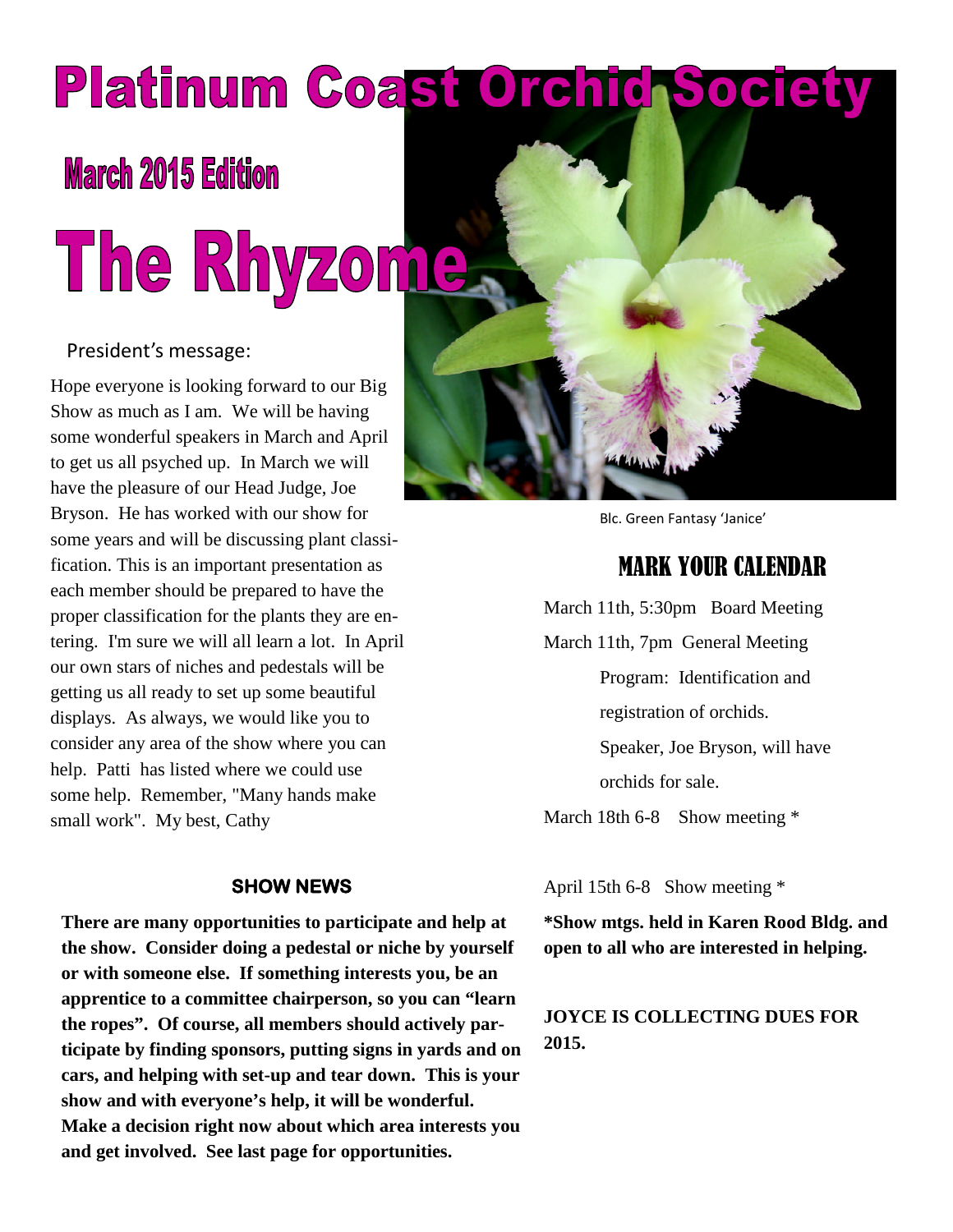# **2015 PCOS OFFICERS & CHAIRS**

#### **PRESIDENT**

#### **Cathy Virata**

**536-2095 President@PlatinumCoastOrchidSociety.org**

# **VICE PRESIDENT**

**BJ Hendriksen 452-0633**

**VP@PlatinumCoastOrchidSociety.org**

# **TREASURER**

**Joyce Schofield**

**783-5200 Treasurer@PlatinumCoastOrchidSociety.org**

# **SECRETARY**

**Holly Pardi 604-9954**

**Secretary@PlatinumCoastOrchidSociety.org**

# **PAST PRESIDENT**

**Dennis Gollehon**

**427-6959**

**DIRECTORS**

**Joann Amos**

**Camille Theobold**

**Nadine Kern**

**Margaret Croucher**

#### **MEMBERSHIP**

**Joyce Schofield**

**NEWSLETTER EDITOR**

**Patti Scholes**

**SUNSHINE/AOS LIAISON**

**Betty Adamson**

**PLANT FORUM**

**Betty Adamson**

**GREETER Wendy Benison**

**EXHIBITS**

**CFOS-Patti Scholes**

**PROGRAMS Judy Law and BJ Hendriksen**

**PHOTOGRAPHER**

**Charlie Scholes**

**RAFFLE**

**Karen Snee**

**PUBLICITY**

**Ann Colchin**

**REFRESHMENTS**

**March—Christina Rovira April—**

**May—**

**June—**

*Please consider being responsible for refreshments at a monthly meeting. If you have signed up and are not listed here OR if you would like to sign up for a month, please let Patti know at the meeting (or you can just hit reply and send by email.). Be sure to keep your receipts so you can be reimbursed by the club. You can make it simple by just picking up some iced tea and cookies at the store or you can surprise us with some special treats…..it's up to you.*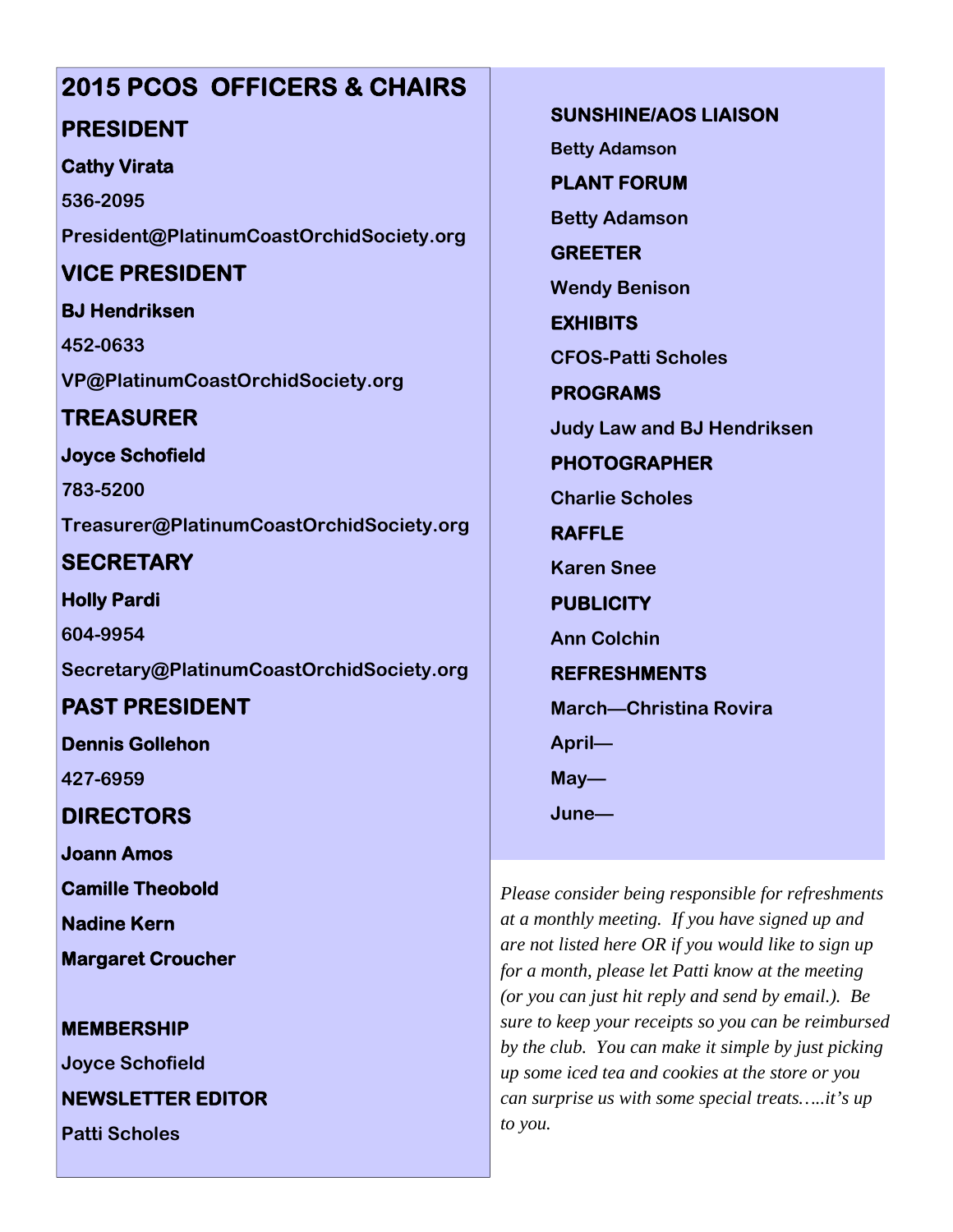# GREAT PLACES FOR MEMBERS TO FIND INFORMATION ON ORCHIDS:

1.. Programs—Take notes someday they will make sense

2. AOS Magazine articles. "Orchids" is available at every meeting. Check out the great articles in this month's edition.

3. Members - Ask longtime members about orchids, but realize that your yard and potting choices are key. We all use trial and error to succeed.

4. Internet sites—**www.aos.org**— This AOS site has the answer to almost any question.

5. Rambles at members' homes to help you identify the best way to grow your orchids.

#### **EXHIBIT FOR C. FL ORCHID SHOW**

**If you have a bamboo standing screen, interesting driftwood or rocks, please let Patti know so she can plan for the CFOS exhibit. On April 8th, if you have a blooming orchid, please bring it to the meeting with your name attached to the bottom, so she can use it in the exhibit that weekend. If you have a van or SUV and can transport some orchids over and back, we need help.**

#### **UPCOMING SHOWS**

#### **Mar. 6-8 Martin County Orchid Society Show**

Martin County Fairground, Bldg. G

Stuart, Florida

#### **Englewood Area Orchid Show**

Englewood Methodist Church

Englewood, FL

#### **Mar. 7-8 Tampa Bay Orchid Society Show**

Egyptian Shrine Activities Center

Tampa, FL

#### **Mar. 15-16 Orchid Society of Coral Gables Sho**

Fairchild Tropical Gardens

Coral Gables, FL

#### **Mar. 20-22 Orchid Society of Highland County**

Bert J. Harris Ag Center

Sebring, FL

#### **Port St. Lucie Orchid Show**

Pt. St. Lucie Community Center

Port St. Lucie, FL

#### **Mar. 28-29 Jacksonville Orchid Society Show**

Garden Club of Jacksonville

Jacksonville, FL

#### **Orchid Lovers of Spring Hill Festival**

VFW Post, Spring Hill, FL